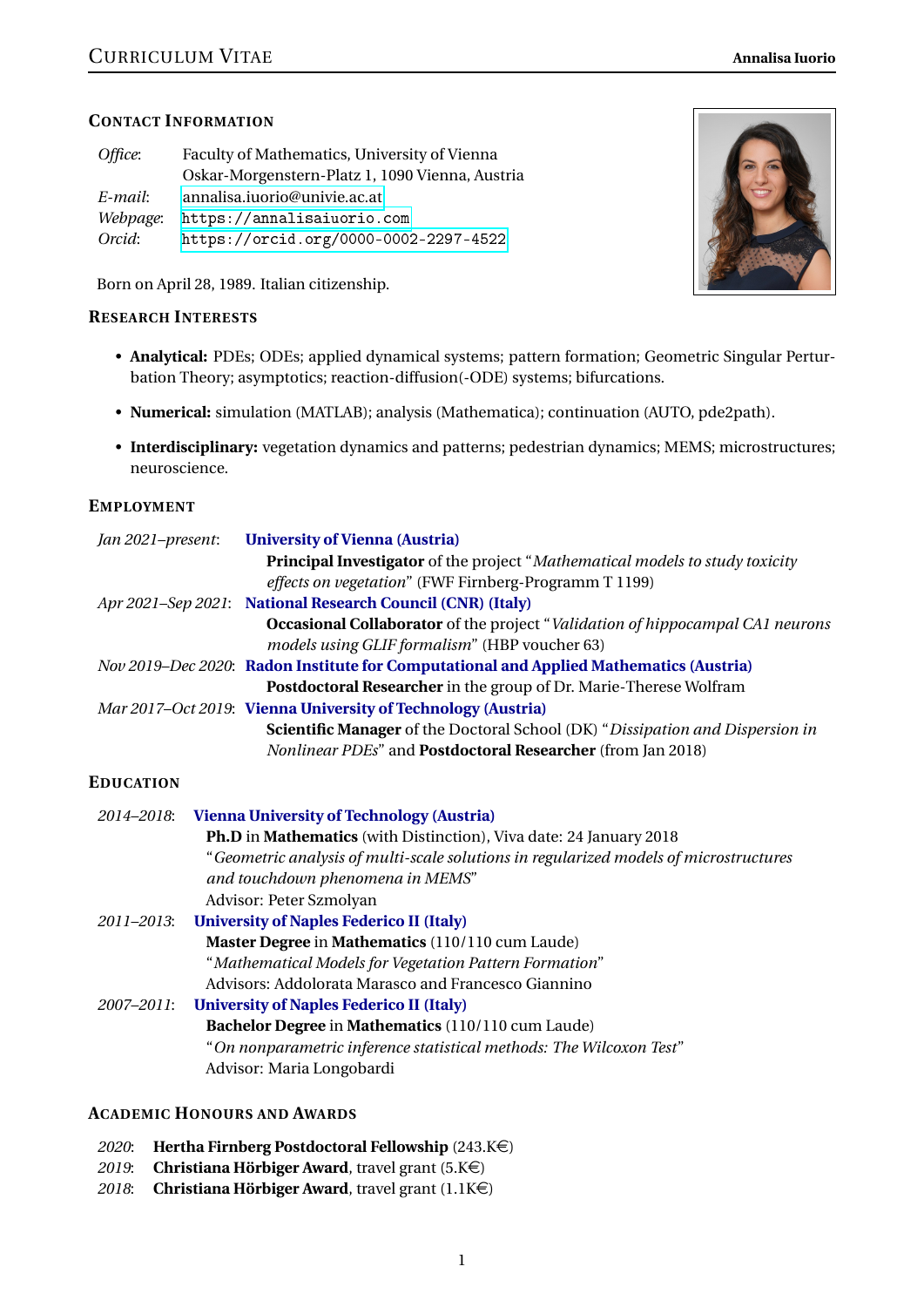#### **ADDITIONAL FUNDING**

- *2021*: **Hausdorff School** (with E. Daus, L. Kanzler, C. Soresina), Bonn, Germany (2022)
- *2020*: **ICMS Early-Career Workshop** (with E. Daus, C. Soresina, A. Manhart), Edinburgh, UK (2021)
- *2019*: **Hausdorff School** (with E. Daus, C. Soresina) (2021, **online**)

#### **PUBLICATIONS**

- [1] A. Iuorio, C. Kuehn. *Single-spike solutions to the 1D shadow Gierer-Meinhardt problem*. AML, 132: 108147, 2022, <https://doi.org/10.1016/j.aml.2022.108147>.
- [2] A. Iuorio, G. Jankowiak, P. Szmolyan, M.T. Wolfram. *A PDE model for unidirectional flows: stationary profiles and asymptotic behaviour*. JMAA, 510(2): 126018, 2022, [https://doi.org/10.1016/j.](https://doi.org/10.1016/j.jmaa.2022.126018) [jmaa.2022.126018](https://doi.org/10.1016/j.jmaa.2022.126018).
- [3] C. Kuehn, N. Berglund, C. Bick, M. Engel, T. Hurth, A. Iuorio, C. Soresina. *A General View on Double Limits in Differential Equations*. Physica D, 431:133105, 2022, [https://doi.org/10.1016/j.](https://doi.org/10.1016/j.physd.2021.133105) [physd.2021.133105](https://doi.org/10.1016/j.physd.2021.133105).
- [4] A. Iuorio, F. Veerman. *The influence of autotoxicity on the dynamics of vegetation spots*. Physica D, 427:133015, 2021, <https://doi.org/10.1016/j.physd.2021.133015>.
- [5] A. Marasco, F. Giannino, A. Iuorio. *Modelling competitive interactions and plant-soil feedback in vegetation dynamics*. Ricerche mat., 2020, <https://doi.org/10.1007/s11587-020-00497-6>.
- [6] A. Iuorio, N. Popović, and P. Szmolyan. *Singular perturbation analysis of a regularized MEMS model*. SIAM J. Appl. Dyn. Syst. (SIADS), 18(2):661–708, 2019, <https://doi.org/10.1137/18M1197552>.
- [7] A. Iuorio and S. Melchionna. *Long-time behavior of a nonlocal Cahn-Hilliard equation with reaction*. Discrete Contin. Dyn. Syst., 38(8):3765–3788, 2018, <https://doi.org/10.3934/dcds.2018163>.
- [8] A. Iuorio, C. Kuehn, and P. Szmolyan. *Geometry and numerical continuation of multiscale orbits in a nonconvex variational problem*. Discrete Contin. Dyn. Syst. Ser. S, 13.4:1269, 2020, [https://doi.](https://doi.org/10.3934/dcdss.2020073) [org/10.3934/dcdss.2020073](https://doi.org/10.3934/dcdss.2020073).
- [9] A. Marasco, A. Iuorio, F. Cartenì, G. Bonanomi, D.M. Tartakovsky, S. Mazzoleni, and F. Giannino. *Vegetation pattern formation due to interactions between water availability and toxicity in plant-soil feedback*. Bull. Math. Biol., 76(11):2866–2883, 2014, <https://doi.org/10.1007/s11538-014-0036-6>.
- [10] A. Marasco, A. Iuorio, F. Cartenì, G. Bonanomi, F. Giannino, and S. Mazzoleni. *Water limitation and negative plant-soil feedback explain vegetation patterns along rainfall gradient*. Procedia Environ. Sci., 19: 139–147, 2013, <https://doi.org/10.1016/j.proenv.2013.06.016>.

#### **RESEARCH VISITS**

| <i>Nov 2021:</i>         | University of Naples Federico II (Italy), collaboration with Laboratory of |  |
|--------------------------|----------------------------------------------------------------------------|--|
|                          | Applied Ecology and System Dynamics                                        |  |
| Jul 2019 & Jan 2019:     | <b>Heidelberg University (Germany), collaboration with Frits Veerman</b>   |  |
| Jul 2019:                | University of Rostock (Germany), collaboration with Jens Starke            |  |
| Jun 2018 & Nov 2021:     | TU Munich (Germany), collaboration with Christian Kuehn                    |  |
| May 2018 & Sep-Dec 2016: | The University of Edinburgh (UK), collaboration with Nikola Popović        |  |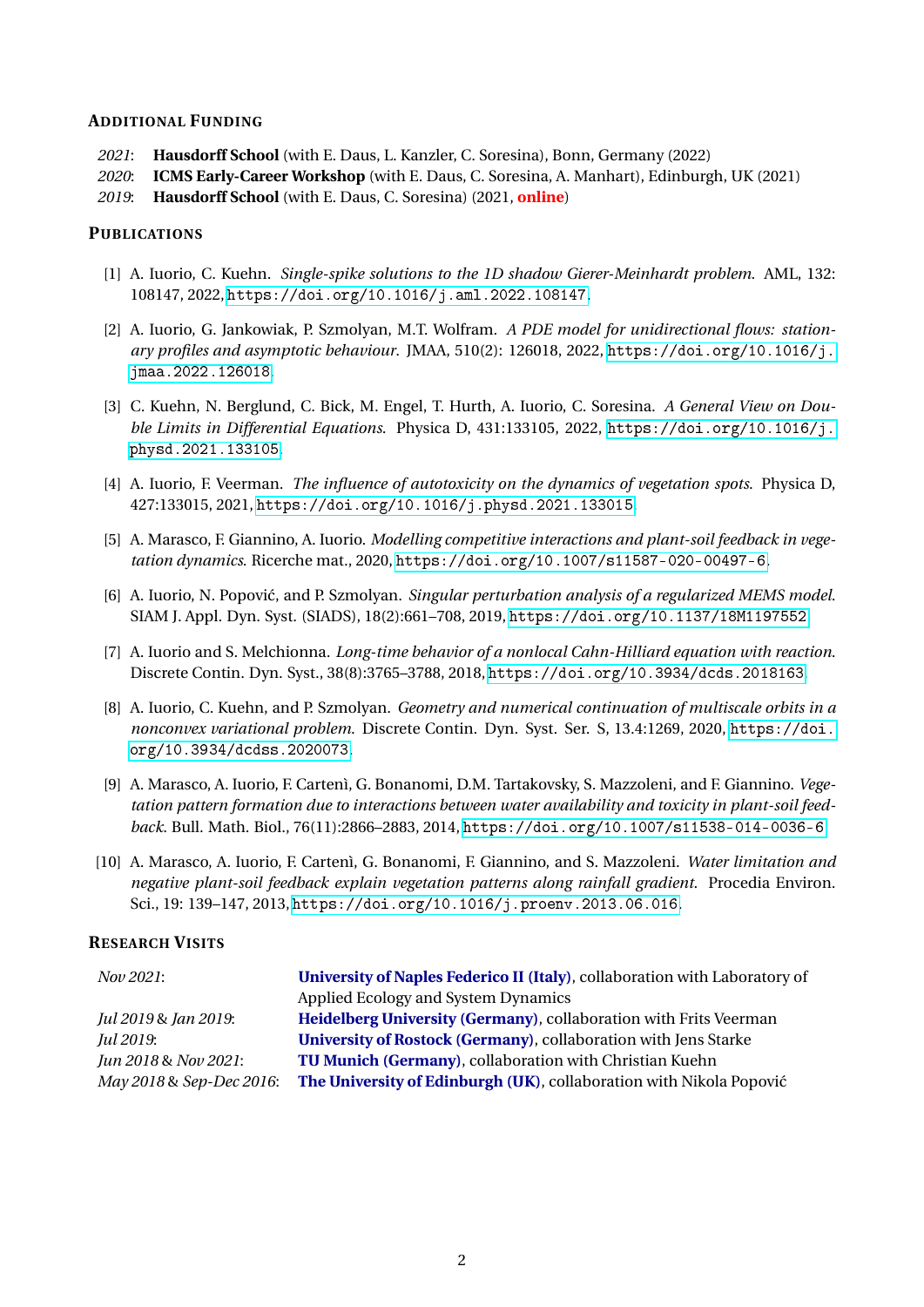## **SEMINAR TALKS**

*Jan 2022*: *Advances in Socio-Epidemic Mathematical Modelling - UMI-MSE Online Seminar*, Italy *Jun 2021*: *PDE Afternoon*, TU Wien/University of Vienna/IST Austria, Austria *Jun 2021*: *Analysis Group Seminar*, University of Leiden, The Netherlands *Apr 2021*: *ICTP-SAIFR Complex Systems and Statistical Mechanics*, ICTP-SAIFR, Brazil *Jan 2020*: *Applied Math Seminar*, University of Warwick, UK *Nov 2019*: *Seminar on Qualitative Theory of Differential Equations*, Comenius University Bratislava, Slovakia *Sep 2019*: *Analysis Seminar*, University of Graz, Austria *Aug 2019*: *Applied and Interdisciplinary Mathematics Seminar*, University of Bath, UK *Jul 2019*: *GSPT Seminar*, Heidelberg University, Germany *Jul 2019*: *Mathematisches Forschungskolloquium*, University of Rostock, Germany *Mar 2019*: *Mathematisches Forschungskolloquium*, University of Rostock, Germany *Jan 2019*: *Applied Analysis Seminar*, Heidelberg University, Germany *Jun 2018*: *Oberseminar*, Technical University of Munich, Germany *Sep 2016*: *PG (Post-Graduate) Colloquium*, The University of Edinburgh, UK *Sep 2016*: *Applied and Computational Mathematics (ACM) Seminar*, The University of Edinburgh, UK

## **CONFERENCES & WORKSHOPS**

| Nov 2022: | Workshop on "Topics in Multiple Time Scale Dynamics", Banff International Research Station, |
|-----------|---------------------------------------------------------------------------------------------|
|           | Canada (Invited Speaker)                                                                    |
| Apr 2022: | Spatial Ecology Workshop: Integrating mathematical theory and ecological applications,      |
|           | Sheffield, UK (Invited Speaker + Discussion Chair)                                          |
| Mar 2022: | SIAM Conference on Analysis of Partial Differential Equations (PD22), Berlin, Germany       |
|           | (Invited Speaker) (online)                                                                  |
| Nov 2021: | Neuroscience 2021, Chicago, USA (Poster Presenter) (online)                                 |
| Aug 2021: | Dynamics Days Europe, Nice, France (Invited Speaker)                                        |
| Aug 2021: | Workshop on "Dynamics of Waves and Patterns", Oberwolfach, Germany                          |
| Jun 2021: | Workshop on "A PhD in Mathematics - career possibilities & gender aspects", online          |
|           | (Invited Speaker)                                                                           |
| May 2021: | SIAM Conference on Applications of Dynamical Systems (DS21), online                         |
|           | (Talk + Minisymposium Organiser)                                                            |
| Feb 2021: | 12th Workshop on Dynamical Systems Applied to Biology and Natural Sciences                  |
|           | (DSABNS2021), online                                                                        |
| Aug 2020: | SMB 2020 Annual Meeting, e-Conference (Contributed talk)                                    |
| Aug 2020: | European Conference on Mathematical Biology (ECMTB) 2020, Heidelberg, Germany               |
|           | (Poster Presenter) (postponed)                                                              |
| Feb 2020: | 11th Workshop on Dynamical Systems Applied to Biology and Natural Sciences                  |
|           | (DSABNS2020), Trento, Italy (Contributed Talk)                                              |
| Jan 2020: | PDE-MANS 2020, Granada, Spain (Poster Presenter)                                            |
| Sep 2019: | Workshop "On growth and pattern formation", Oxford, UK (Poster Presenter)                   |
| Jul 2019: | Edinburgh Slow-Fast-Ival, Edinburgh, UK (Invited Speaker)                                   |
| May 2019: | SIAM Conference on Applications of Dynamical Systems (DS19), Snowbird, Utah, USA            |
|           | (Invited Speaker)                                                                           |
| Mar 2019: | GFS follow on: Mathematics of form in active and inactive media, Cambridge, UK              |
|           | (Invited Speaker)                                                                           |
| Feb 2019: | First International Nonlinear Dynamics Conference (NODYCON2019), Rome, Italy                |
|           | (Contributed Talk)                                                                          |
| Feb 2019: | 10th Workshop on Dynamical Systems Applied to Biology and Natural Sciences                  |
|           | (DSABNS2019), Naples, Italy (Contributed Talk)                                              |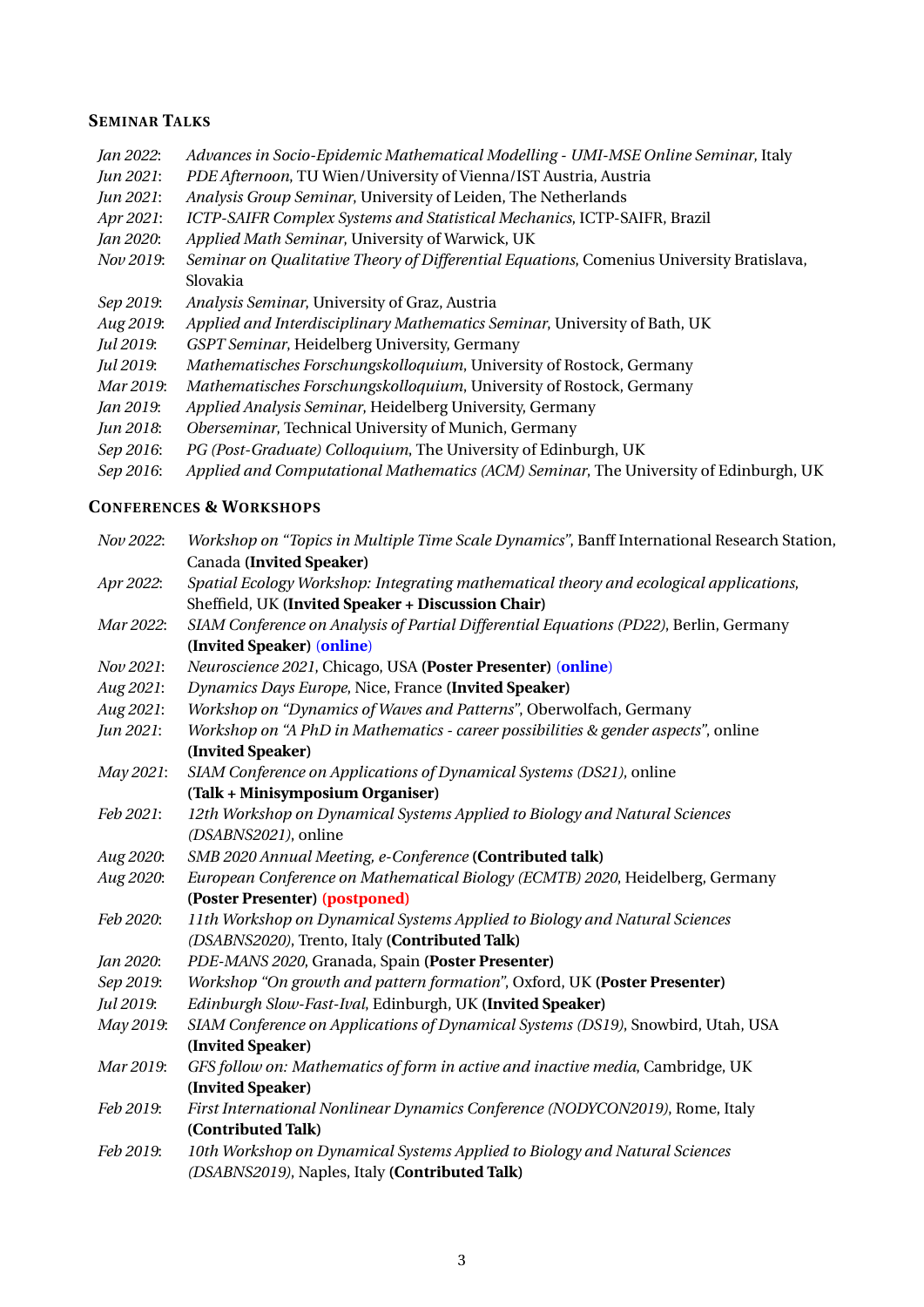- *Jul 2018*: *European Conference on Mathematical Biology (ECMTB) 2018*, Lisbon, Portugal **(Invited Speaker)**
- *Jun 2017*: *9th European Nonlinear Dynamics Conference (ENOC)*, Budapest, Hungary **(Invited Speaker)**
- *Jul 2016*: *European Conference on Mathematical Biology (ECMTB) 2016*, Nottingham, UK
- *Jun 2016*: *Vienna young Scientist Symposium*, Vienna, Austria (**Contributed Talk**)
- *Jul 2015*: *Equadiff 2015*, Lyon, France (**Contributed Talk**)
- *Jun 2013*: *Four decades of progress in monitoring and modeling of processes in the soil-plant-atmosphere system: applications and challenges*, Naples, Italy (**Contributed Talk**)

#### **TEACHING EXPERIENCE**

*Winter Term 2021/22*: Linear Algebra for Computational Science (6 ECTS), University of Vienna, Austria *Summer Term 2021*: Tutorials on Ordinary Differential Equations (2 ECTS), University of Vienna, Austria

## **MENTORING AND SUPERVISION OF STUDENTS**

*2021*: Advisor for the Bachelor thesis of Mr. Yehor Pospolit at the Faculty of Mathematics, University of Vienna.

### **RESEARCH SCHOOLS**

|                  | Mar 2020: DK Winter School "Dissipation and Dispersion in Nonlinear PDEs", Baden, Austria |
|------------------|-------------------------------------------------------------------------------------------|
|                  | (Invited Speaker) (postponed)                                                             |
| Apr 2019:        | LMS-CMI Research School "PDEs in Mathematical Biology: Modelling and Analysis",           |
|                  | Edinburgh, UK (Poster Presenter)                                                          |
| <i>Nov 2015:</i> | 1st CENTRAL School on Analysis and Numerics for Partial Differential Equations,           |
|                  | Vienna, Austria                                                                           |
| Sep 2014:        | Summer School "Analysis and Applications of Partial Differential Equations",              |
|                  | Graz, Austria                                                                             |
|                  |                                                                                           |

#### **OUTREACH EVENTS**

|           | <i>Nov 2021</i> : Role model profile for the workshop "MINT erforschen" @ KinderUni, University of Vienna, Austria |
|-----------|--------------------------------------------------------------------------------------------------------------------|
| Jul 2021: | "The Turing Pattern Project" @ KinderUni, University of Vienna, Austria                                            |
| Dec 2016: | <i>Edinburgh Maths Circle</i> , The University of Edinburgh, UK                                                    |
|           | Nov 2016: Outreach event at <i>Flora Stevenson Primary School</i> , Edinburgh, UK                                  |

#### **ACADEMIC SERVICES**

| 2017-present: | <b>Organiser of Scientific Events</b>                                                                                       |
|---------------|-----------------------------------------------------------------------------------------------------------------------------|
| Apr 2022:     | Hausdorff School Diffusive Systems: Part II, Bonn, Germany                                                                  |
| Sep 2021:     | ICMS Early-Career Workshop MoDiS - Modelling Diffusive Systems: Theory &                                                    |
|               | <b>Biological Applications, online</b>                                                                                      |
| May 2021:     | Mini-symposium Recent Developments in Ecosystems' Resilience at SIAM DS21, online                                           |
| Apr 2021:     | Hausdorff School Diffusive Systems: pattern formation, bifurcations, and biological<br><i>applications</i> , online         |
| <i>2020:</i>  | Mini-symposium "Multi-scale phenomena in biology: modelling and analysis"<br>at ECMTB 2020, Heidelberg, Germany (postponed) |
| 2017-2019:    | DK Winter & Summer Schools                                                                                                  |
|               | Seminar PDE Afternoon                                                                                                       |
| Jun 2019:     | Workshop Women in PDEs @ Vienna, Austria                                                                                    |
| Nov 2016:     | Workshop Nonlinear PDEs & Gradient Flows: Analytical and Numerical Aspects,                                                 |
|               | Vienna, Austria                                                                                                             |